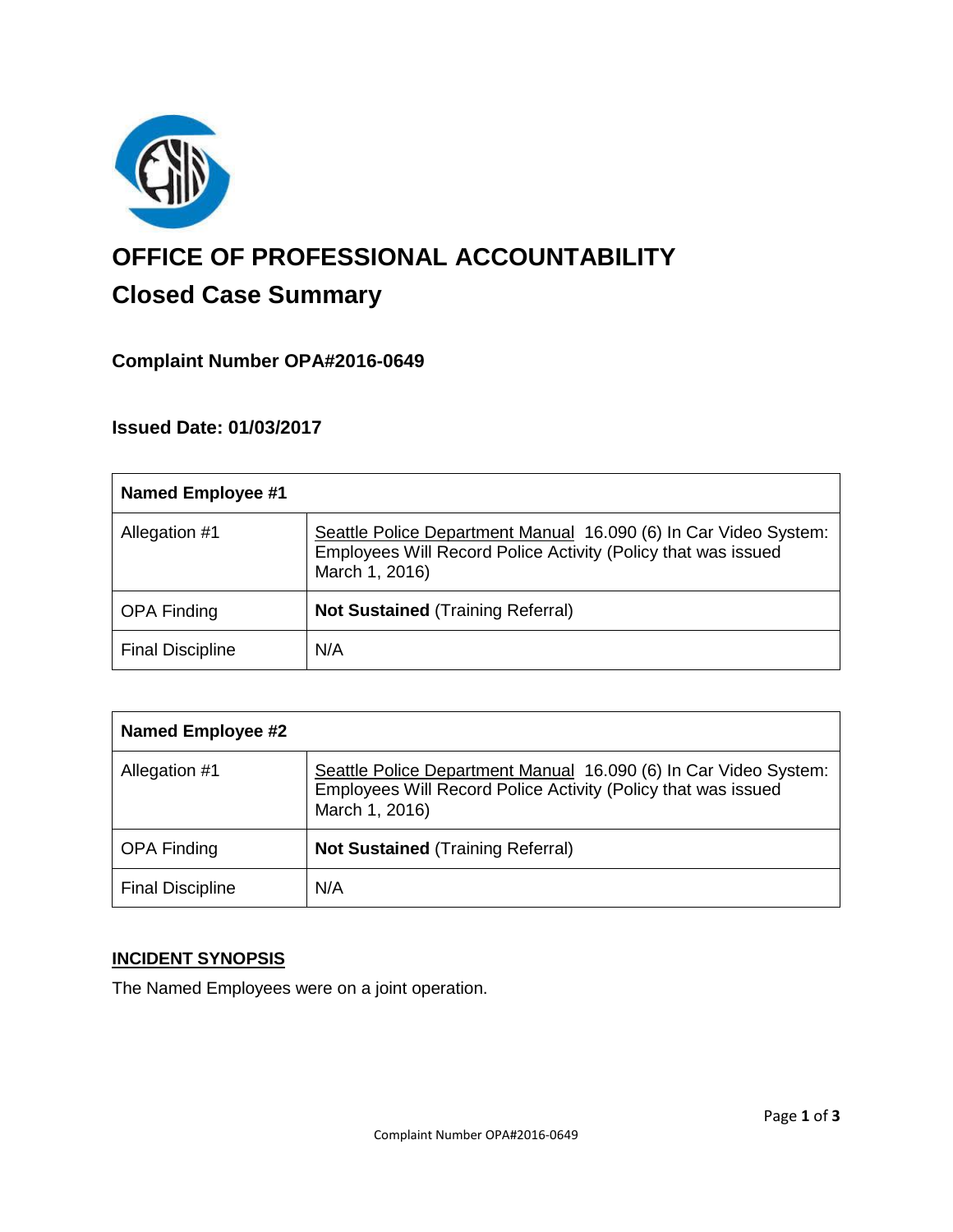### **COMPLAINT**

Via a use of force investigation, the complainant, a supervisor within the Department, alleged that the Named Employees did not activate their In-Car Video (ICV) during an arrest.

#### **INVESTIGATION**

The OPA investigation included the following actions:

- 1. Review of the complaint memo
- 2. Search for and review of all relevant records and other evidence
- 3. Interviews of SPD employees

### **ANALYSIS AND CONCLUSION**

While conducting a use of force investigation the complainant discovered that the Named Employees did not activate their ICV during transport as required by policy. During their OPA interview the Named Employees stated that they were assisting in an operation that utilized undercover officers. There was a possibility that the subject was going to work as a cooperating witness or an informant. Both Named Employees had concerns that recording undercover officers or the subject would expose their identities and endanger their safety. The Named Employees intentionally did not activate their ICV to prevent the disclosure of the subject's identity. The Named Employees did not screen this with a supervisor prior to making the decision to not activate the ICV system, nor did they self-report the failure to record. The Named Employees may have thought they had valid excuses for not activating the ICV system, but no such exemption has been granted regarding the requirement to record the transport of a subject.

A Discipline Meeting for this case was held. After listening to an explanation regarding the operating instructions both Named Employees had received over a lengthy period of time that operations involving undercover SPD officers and/ or Federal Agents were not able to be video or audio recorded, the OPA Director decided to change his findings recommendation from Sustained to Not Sustained (Training Referral). The primary reason for this change in recommendation is the belief that it would be unjust to sustain allegations for policy violations against officers who were following the advice of their supervisor and generally understood operating norms, even if they were violating the ICV policy in the process. In the OPA Director's view, the fault in this case lies with the Department, not the individual officers. It was also noted that the Named Employees' lieutenant had subsequently issued a reminder to all officers in this unit that they were to follow the requirements of the ICV policy and, under current policy, may not be exempted without the approval of the Chief of Police. At this same Discipline meeting, a need was identified for revision of the ICV policy to allow for waiver of the mandatory recording requirement in certain limited operations where undercover officers or Confidential Informants might be compromised. The Deputy Chief of Police agreed to take responsibility for raising this policy issue within the Department.